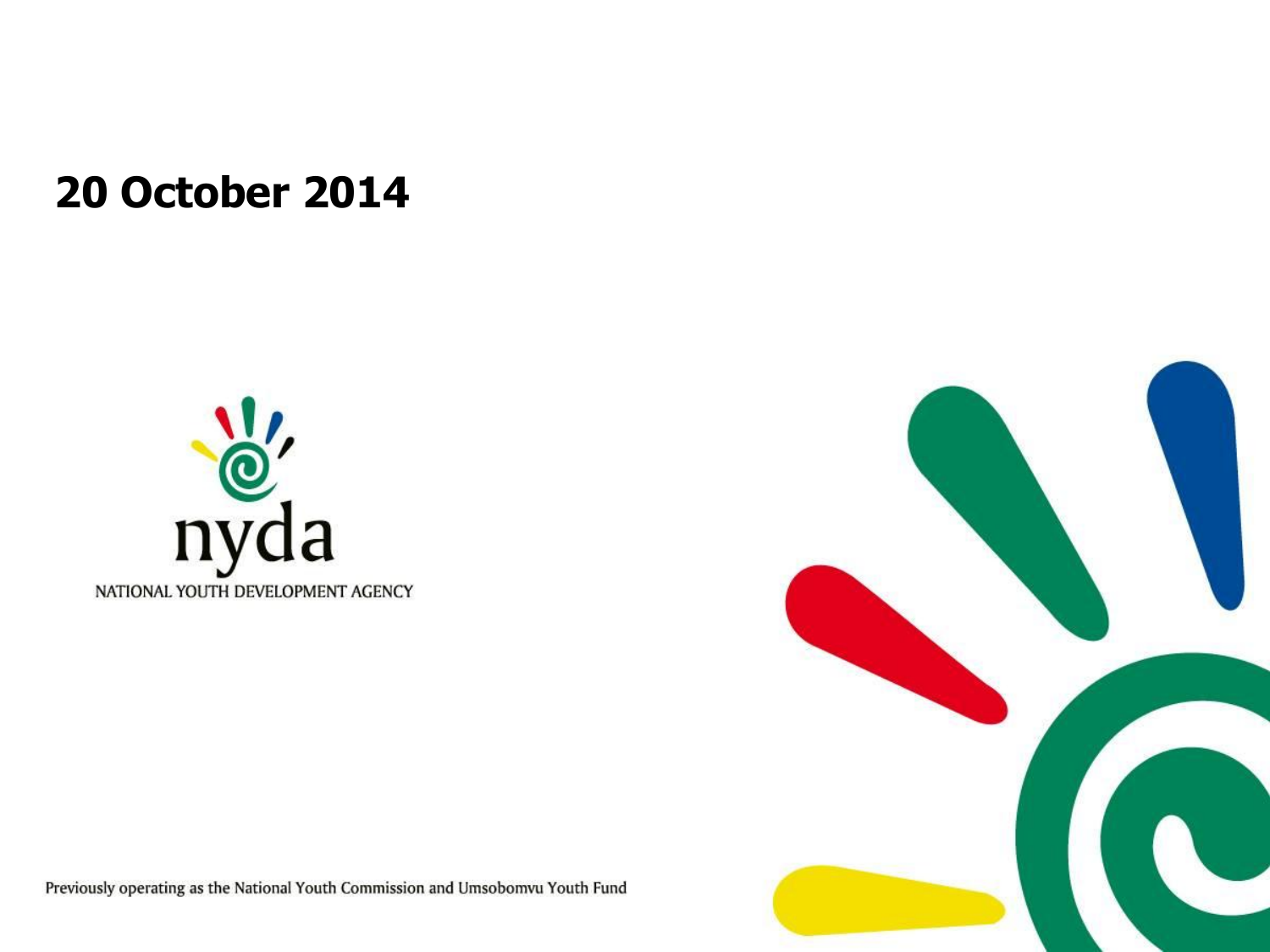#### **VISION**

• To be a Credible and Capable Development Agency for South African Youth

#### **PURPOSE**

- To mainstream youth issues in the society; and
- To facilitate youth development with all sectors of the society

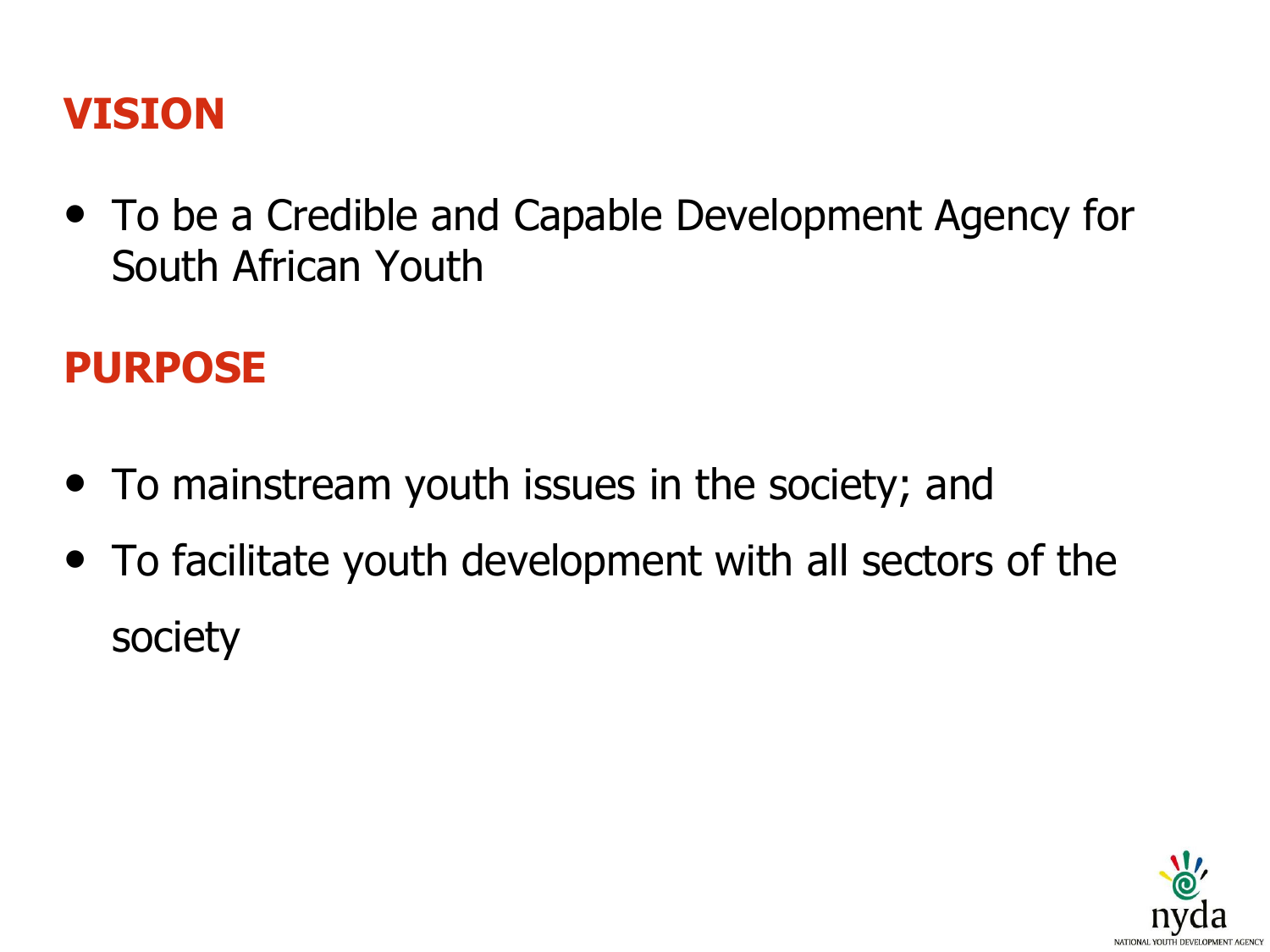## **PROGRAMMES**

- Grant Funding Programme
- Entrepreneurship Development Programme ( EDP)
- Business Consulting Services (BCS VOUCHER)
- Business Opportunities Support Services (BOSS)
- Volunteer In Action Mentorship Programme (VIA MENTORSHIP)
- Job Opportunities & Seekers Database (JOBS)
- Career Guidance and Counseling
- Solomon Mahlangu Scholarship Fund
- Co operatives
- National Youth Service (NYS)

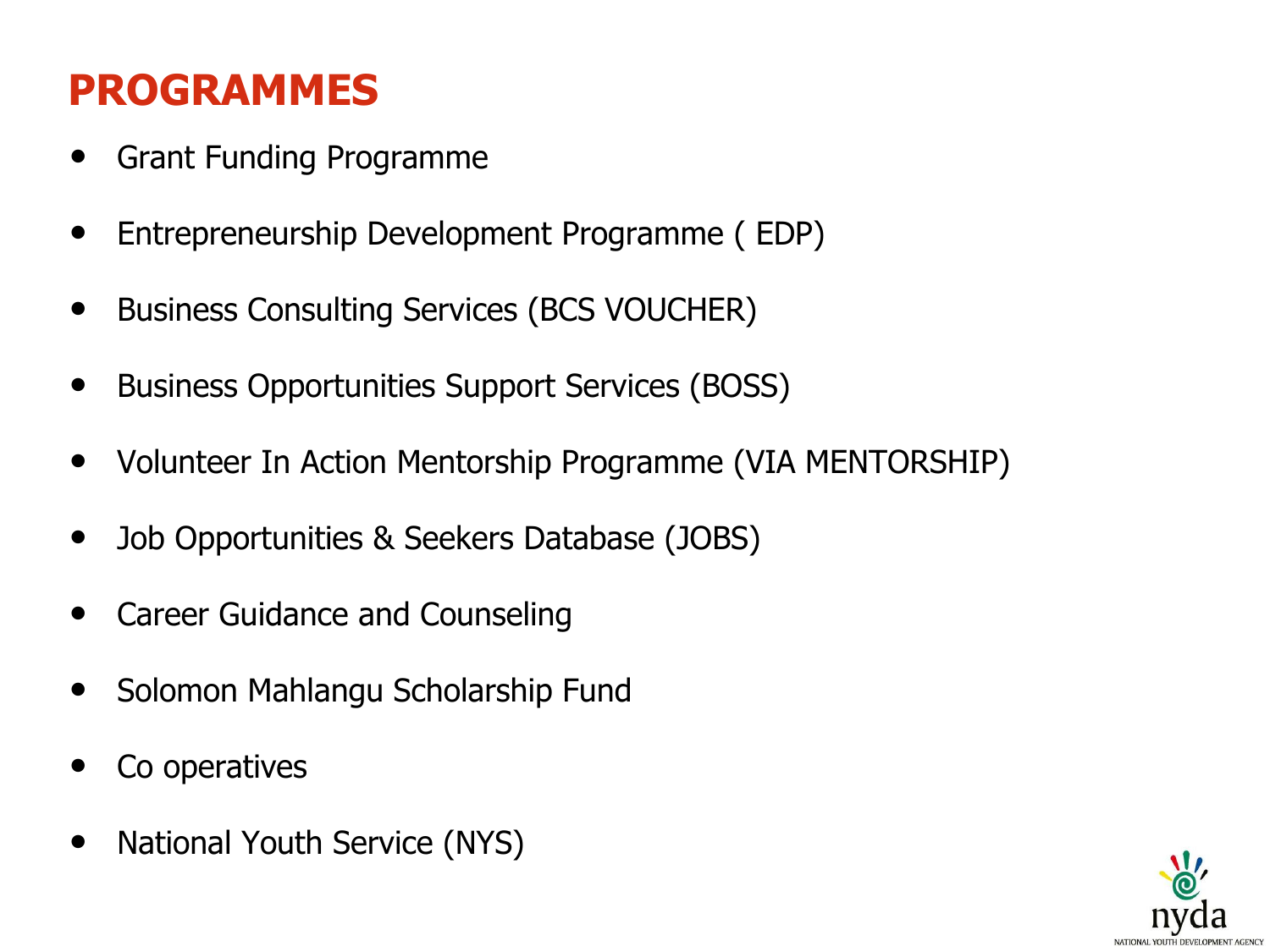# **Grant Funding Programme**

- A grant funding facility
- For start-up or existing enterprises
- Grants between R1K R100K
- South African (18-35yrs)
- Business can be registered/not

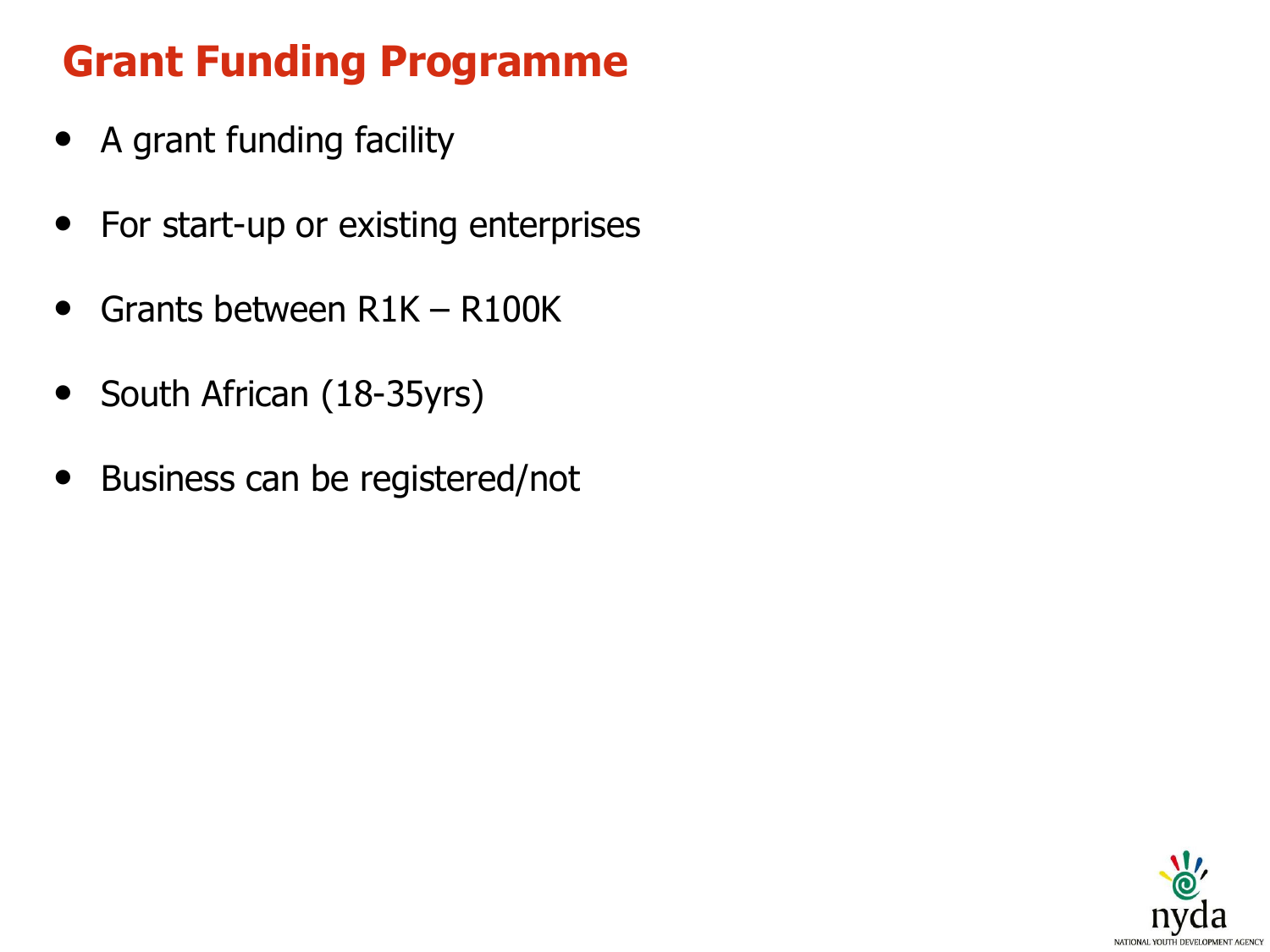## **Business Consulting Services (BCS VOUCHER)**

A business development programme which provides you with access to technical assistance and managerial support for your business.

Requirements?

- South African (18-35yrs)
- **Existing Business**
- Completed application form

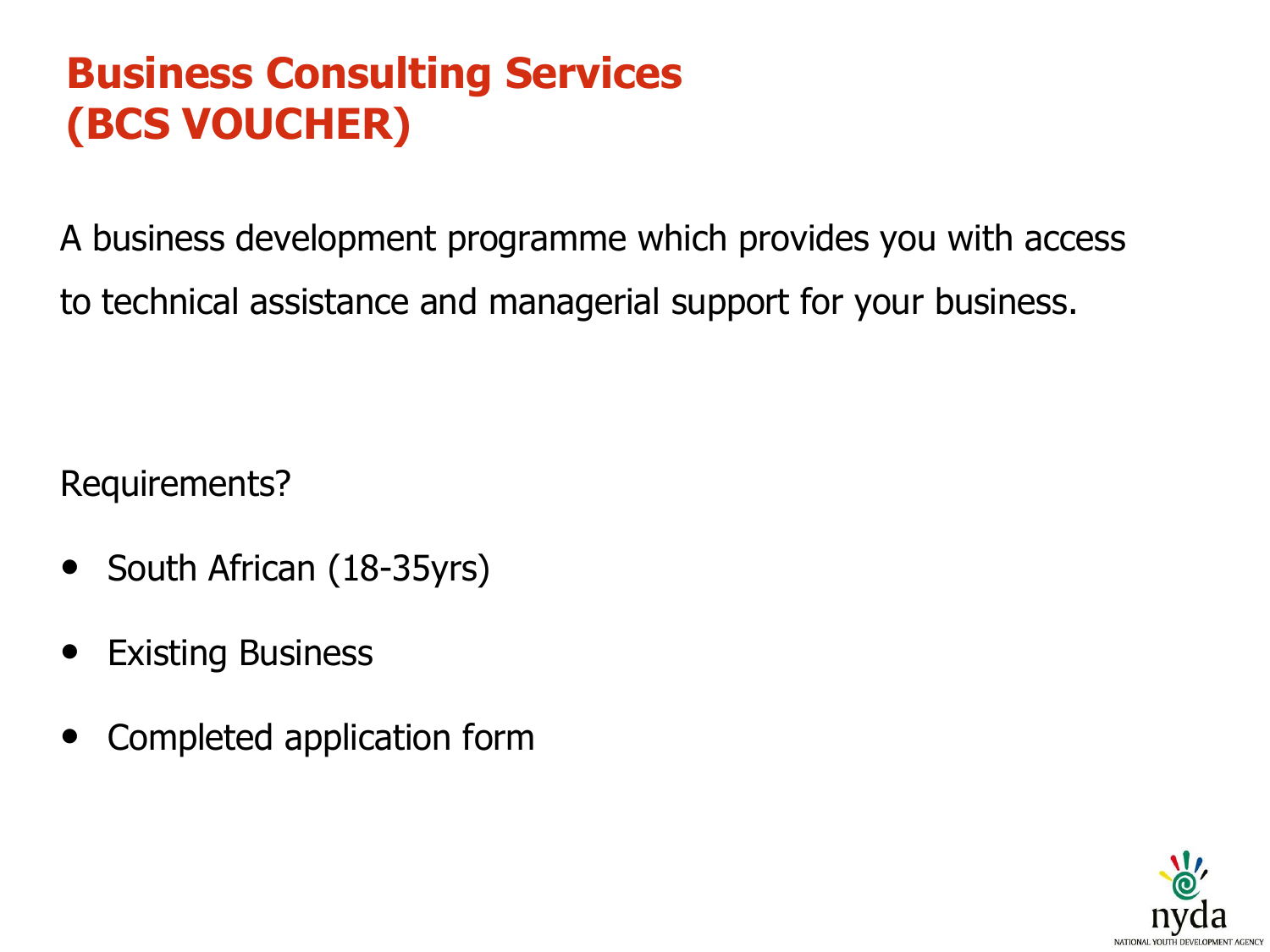### **Business Opportunities Support Services (BOSS)**

• Database for youth-owned businesses and procurers to register and search for business and procurement opportunities.

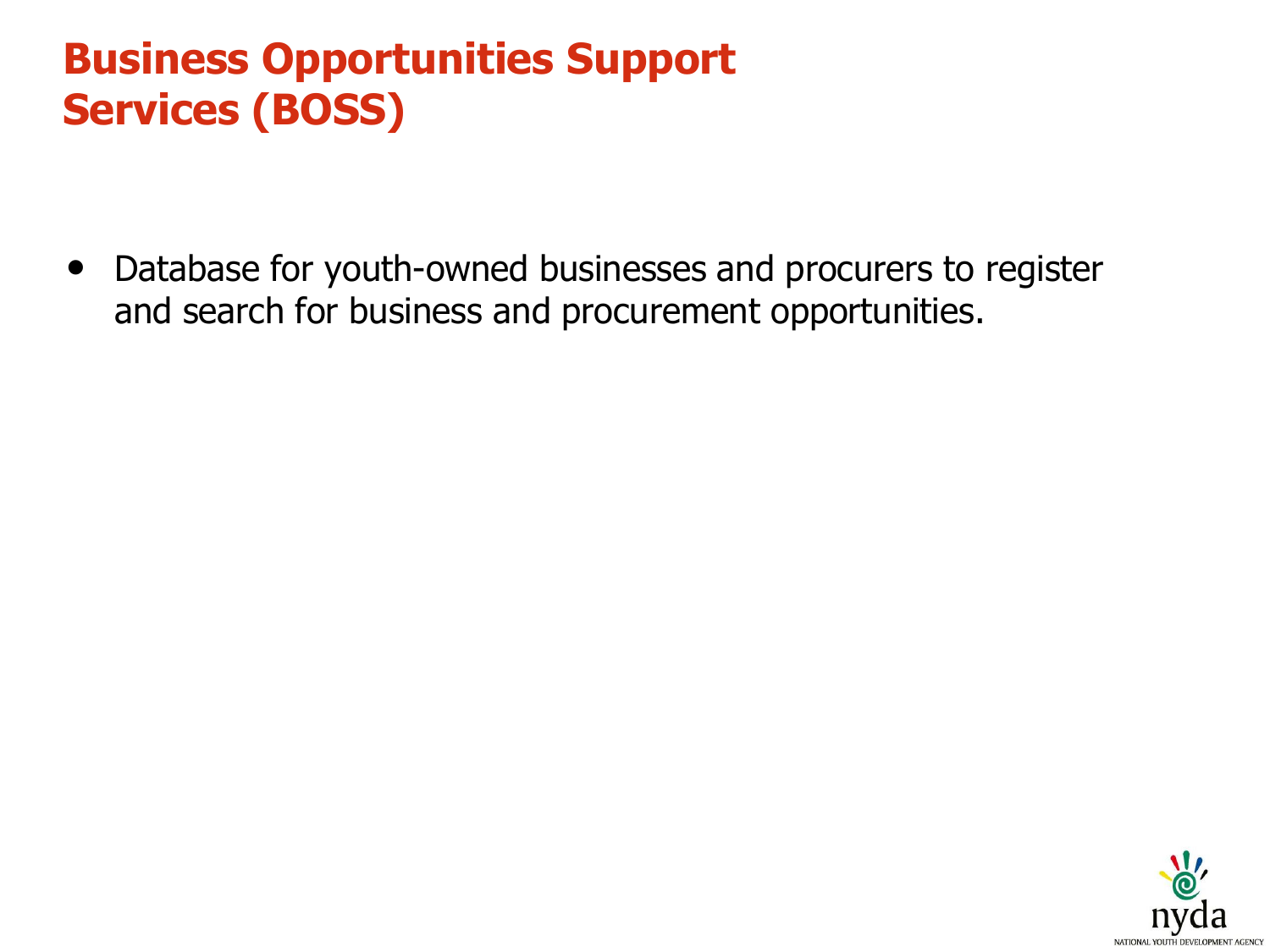## **Volunteer Enterprise Mentorship Programme (VEM)**

• Volunteer to become a business mentor or sign up to be mentored by a business person.

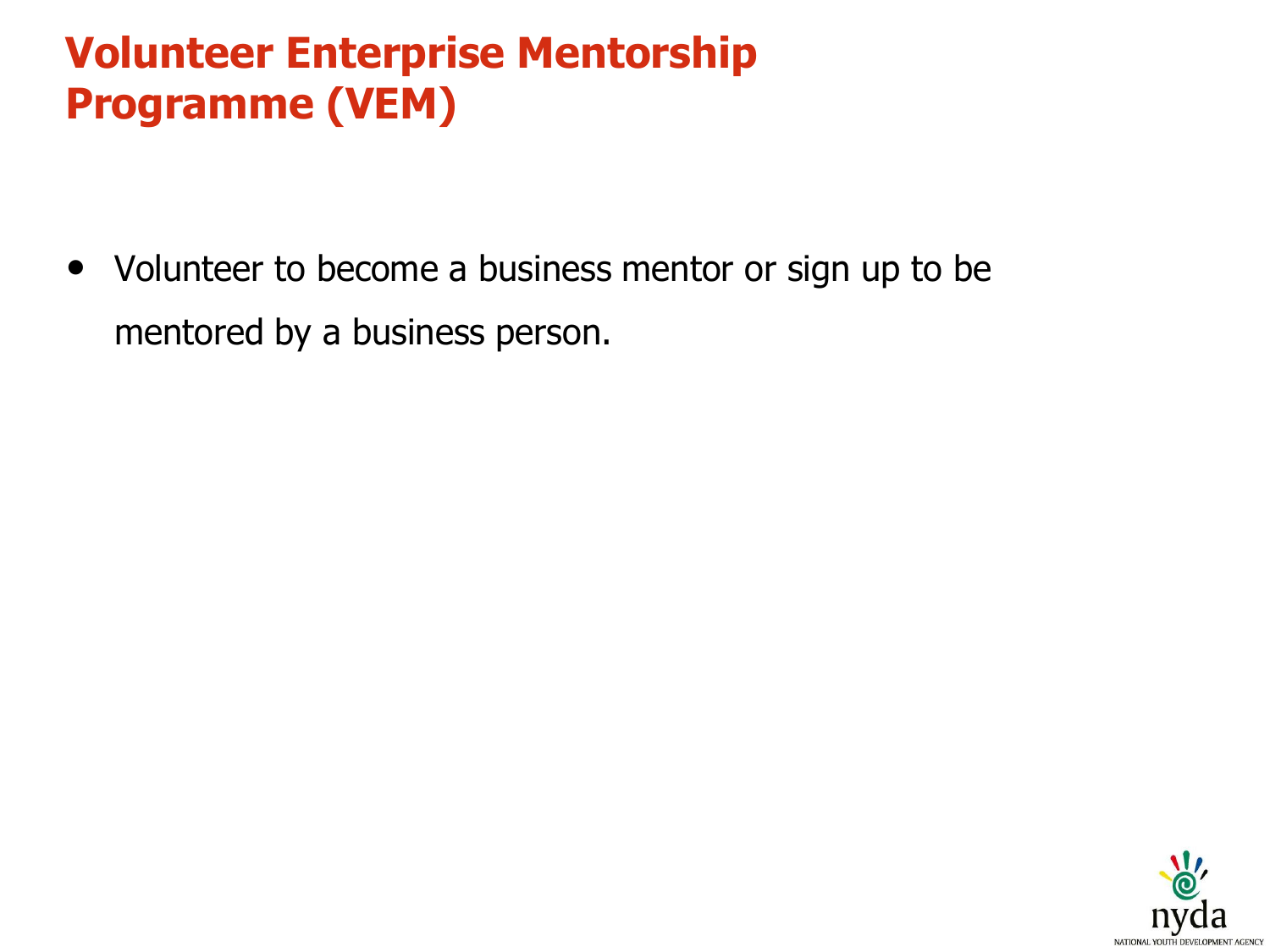# **Job Opportunities & Seekers Database (JOBS)**

• Database for young people and employers to register and search for job, internship and learnership opportunities.

Requirements?

- South African (18-35yrs)
- Completed application form